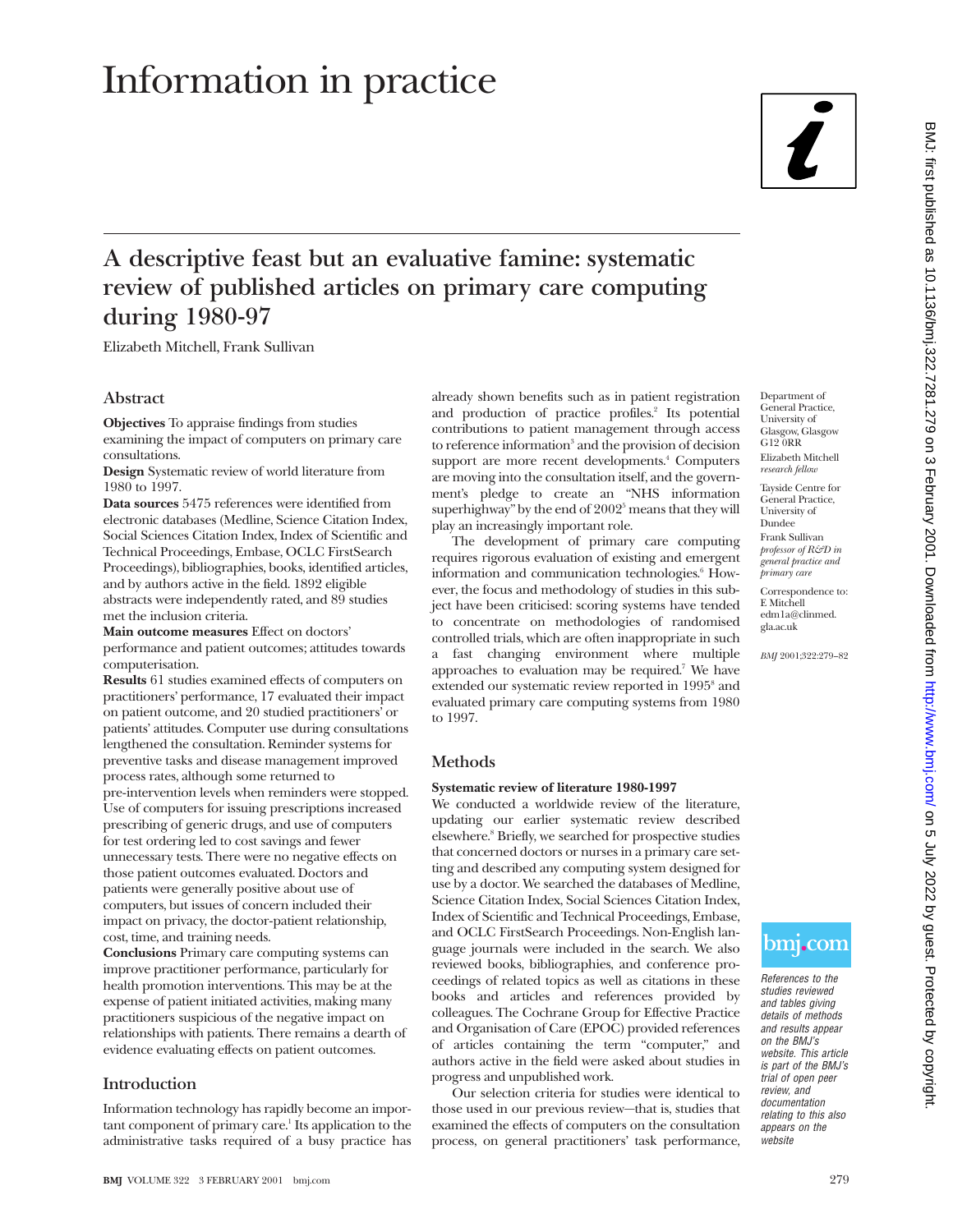and on patient outcomes. In this review, however, we were also interested in identifying potential barriers to effective implementation and use of computers, and we included studies that determined doctors' or patients' attitudes towards computerisation. We excluded studies on validation of data or administrative use. To determine the suitability of studies for inclusion, both authors independently reviewed the abstracts of articles and then, after exclusion of unsuitable studies, the full reprints. We discussed any differences in our evaluations and reached a consensus for each study.

#### **Appraisal of studies**

We assessed the methodological adequacy of randomised controlled trials, clinical trials, and controlled before and after studies using a scoring system based on that proposed by Johnson et al<sup>9</sup> (see box on the *BMJ*'s website for details). The constantly evolving nature of computer technology has resulted in a lack of controlled trials of their use, and strict adherence to Cochrane standards would exclude less rigorous but still useful studies. We developed a method of scoring non-experimental studies using a two round, Delphi survey to reach a consensus on the methodological criteria to include (see box on the *BMJ*'s website). This well established decision making mechanism involves recruiting a panel of experts to agree about a particular set of hypothetical questions.<sup>10</sup> The 10 experts chosen were selected because of their experience in primary care research, medical informatics, and critical appraisal. Each paper was given a score with the scoring system relevant to its study design.

#### **Results**

Our search identified 5475 references. After exclusion of editorials, dentistry or veterinary medicine studies, and duplicates, 1892 remained for review of their abstracts. We obtained full reprints for 214 of these and included 89 studies in our review,  $N^{1-w89}$  an increase of 62 on our total in 1994 (27). The  $\kappa$  coefficient for inter-rater agreement beyond chance was 0.7.

Of these studies, 61 examined the effects of computers on practitioners' performance, 17 evaluated their impact on patient outcome, and 20 determined practitioners' or patients' attitudes (see tables on the *BMJ*'s website for details). Nine studies examined more than one aspect. Fifty five studies were given an identical score by both reviewers, and we reached an agreed score for the others.

In our 1994 review we assessed methodological quality for 28 papers. One of these was excluded from this updated review on the basis that the computer was not specifically the intervention $\mathbf{u}$ ; a second was recategorised as an assessment of attitudes towards computers.w79 This left 26 papers for comparison, and, for this update, we assessed a further 46 papers for methodological quality. The remaining 17 papers we identified dealt with attitudes towards computers only and were not assessed. The median score for quality in 1994 was 7/10 (interquartile range 5-8) and in 1997 was 6/10 (range 4-8). These scores are not significantly different  $(P = 0.240)$ , although the results in the updated review are more widespread.

#### **Impact on practitioner performance**

This was the most predominant topic and one in which most studies (41/61) used a controlled trial design. The main aspect of performance to be assessed was immunisation and prevention (30/61 in 1997 update, 14/27 in 1994). Other subjects covered were management of disease  $(11/61, 2/27)$ , content of consultation  $(9/61, 1/61)$ 6/27), and prescribing (7/61, 4/27).

*Content of consultation—*Studies focused mainly on consultation length and doctor-patient interaction. Six studies looked at consultation length. This increased by 48-130 seconds in five of the studies, although this increase declined after variable time periods.<sup>w38 w52-w54 w56</sup> In one study doctors worked an average of 30 days before their consultation lengths returned to baseline levels.w38 The remaining study found no significant difference in consultation length for three of the four doctors studied.<sup>w25</sup> Two studies found that doctors spent 11%-100% more time on computerised records than they had on conventional records.<sup>w25</sup> w<sup>52</sup> This was mainly because of increased administrative tasks and preventive issues prompted by computer use. $w^{25 \text{ w53 w56}}$ Computer use led to increases in doctor-centred speech and the number of medical topics raised, often at the expense of patient-centred activity.<sup>w54</sup> w<sup>55</sup> Practitioners were also less likely to continue interacting with patients when using computerised records than when using paper records, w25 w52 and this did not diminish with increased familiarity.<sup>w27</sup> In an attempt to minimise this, patients in one study synchronised their speech with perceived pauses in practitioners' keyboard use.<sup>w27</sup>

*Immunisation rates* improved by 8-34%in the nine studies of this issue.<sup>w5 w13</sup> w<sup>14 w18 w21 w29 w31 w33 w42</sup> In eight studies reminder systems were used, and the greatest improvements in immunisation rates were seen with patient only reminders  $w_5$  w<sup>21</sup> and reminders to both doctor and patient.w13 McDowell et al found that immunisation rates fell to levels similar to that of control practices when the reminders were stopped.<sup>w21</sup>

*Performance of preventive tasks*, such as blood pressure screening and cervical smears, improved by up to  $47\%$ . w<sup>2</sup> w4 w6-w9 w11 w12 w16 w17 w22 w28 w34-w36 w40 w41 w44 w47 w48 w56 w5 The greatest increases occurred when practitioners were prompted as part of the consultation.<sup>w4 w8 w11 w36 w44</sup> One study showed a 5% improvement in performance with a change from no prompting to a nurse initiated prompting system, and a further 10% increase with a computerised prompting system.<sup>w36</sup> However, like immunisations, increased preventive activities fell to pre-intervention levels when reminders were no longer provided.<sup>w7</sup> Studies evaluating reminders to patients also found increases of  $2-30\%$ . W6 w9 w40 However, two studies that assessed the effects of both doctor and patient reminders on mammography screening found no difference in uptake rates when only patients were sent a reminder.<sup>w16</sup> w47

*Disease management* was also improved by use of computers. Four studies that evaluated standards of diabetes care found improvements of  $5\text{-}69\%$  .  $^{\rm w10}$  w<sup>19 w87 w61</sup> The greatest improvement occurred when physicians used an electronic protocol, although this increased the length of consultations by 10 minutes.<sup>w19</sup> Studies evaluating hypertension management found improvements of 18-53% in examinations.<sup>w23 w46</sup> Again, the largest increase occurred with an electronic protocol,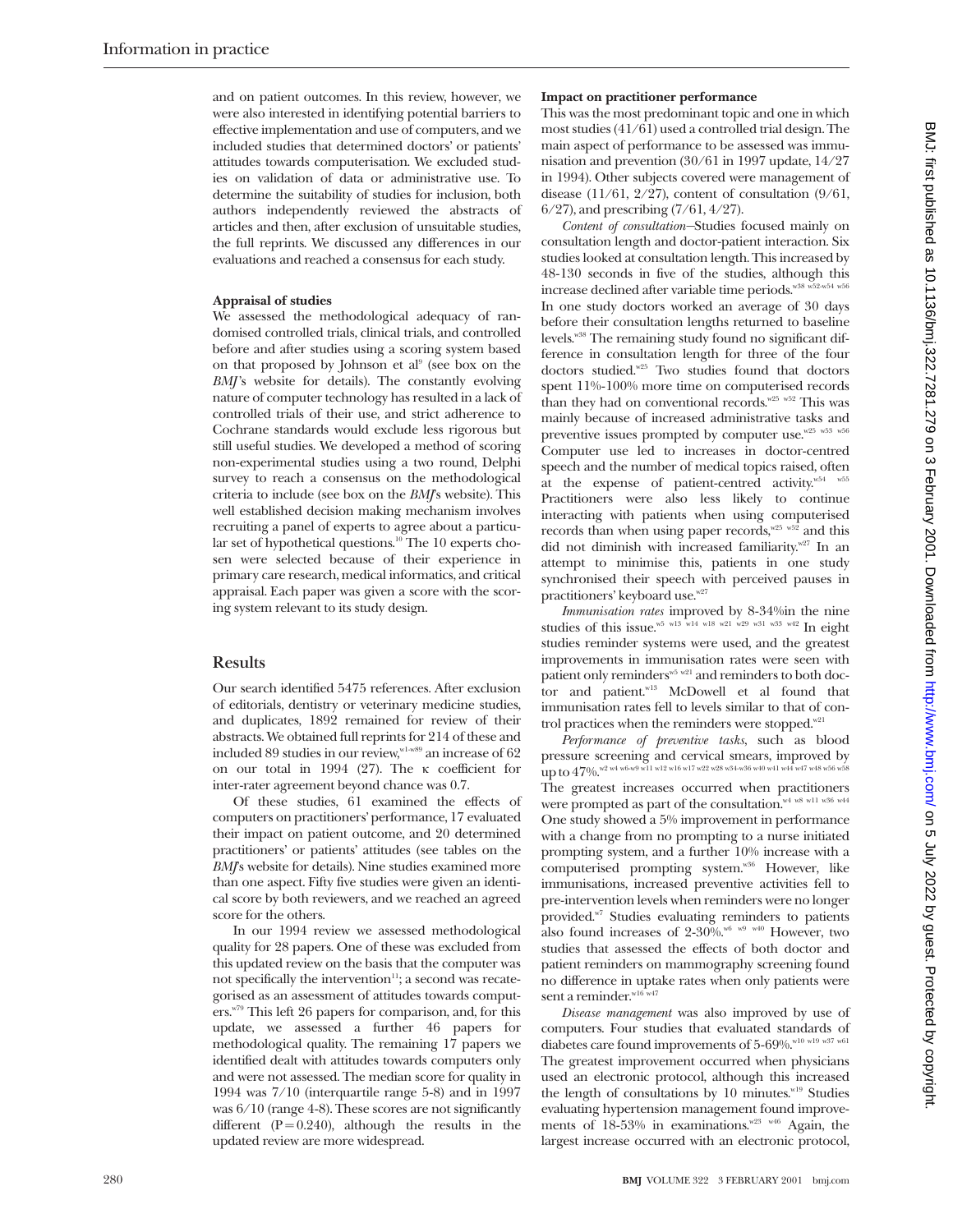and consultation length increased by  $35\%$ .  $823$  Computerised alerts and reminders to doctors for management of HIV infection produced faster response times.<sup>w24</sup> However, computerised decision support for lipid management produced no real differences, and system use was less than expected.<sup>w43</sup> The introduction of a computer algorithm for paediatrics increased recording and compliance with management plans, but doctors found it "too tedious to use during routine care" and the study was abandoned after five weeks.<sup>w26</sup>

*Prescribing* improved with computer support: prescribing of generic drugs increased,<sup>w1</sup> and prescribing costs declined.w39 w59 w60 One study found significant reductions in doctors' and receptionists' time when computerised prescriptions were issued.w3 These elements combined show why prescribing remains the most commonly used feature of general practice computing. Computer use for ordering tests led to reductions of 6-75% in numbers of tests and cost savings of 8-14%.<sup>w20 w30 w32 w49</sup>

### **Impact on patient outcomes**

Studies of patient outcome were less common (2/27 in 1994, 17/89 in 1997 update). Use of computers in management of hypertension significantly increased the number of patients with reduced diastolic pressure.<sup>w46</sup> <sup>w62</sup> w<sup>70</sup> However, their usefulness for anticoagulation management was not as clear: one study found improvements of 32-66%, while another found no difference.<sup>w71</sup>

The introduction of computers to the consultation did not lead to any increase in service use either in visits to primary care or in referrals to secondary care.<sup>w24 w30 w61 w64</sup> One study, however, reported a slight shift in activity, with patients in computerised practices being managed more in the community.<sup>w61</sup> An evaluation of computerised decision support for lipid management found a 55% reduction in the number of expected referrals.<sup>w43</sup> This reduction in service use was evident where computers were used specifically for disease management or appointment scheduling, as numbers of visits to practitioners and rates of non-attendance could be reducedw62 w69 and recall periods extended.<sup>w63</sup>

Four studies on patient satisfaction detected no significant changes when computers were introduced.w61 w63 w67 w72

#### **Practitioners' and patients' attitudes**

Most practitioners willingly accepted computers as part of their working environment and were positive about their use.<sup>w73-w75</sup> Many thought that computerised records were more accurate than conventional records<sup>w82</sup> or that they improved patient care.<sup>w80</sup> w84 Patients said that computers gave their doctors better access to records<sup>w76 w79</sup> w84 and that consultations were  $\label{eq:unaffected} \text{unaffected.}^{\text{w76}\,\text{w78}\,\text{w84}\,\text{w89}}$ 

However, five themes emerged that could prove major barriers to successful implementation of computers: privacy, the doctor-patient relationship, cost, time, and training.

Loss of privacy and confidentiality was the commonest concern to patients. Many thought that computerised notes posed a greater threat to privacy and were more vulnerable to unauthorised access than conventional records, w76 w77 w79 w82 w84 w87 w88 and should

therefore be restricted to non-sensitive information.<sup>w77</sup> One study found that some patients were unwilling to be completely frank about their problems in front of doctors using computerised records and would consider changing to another doctor.<sup>w86</sup>

Both practitioners and patients were concerned about the possible negative impact of computers on the doctor-patient relationship.<sup>w52</sup> w74-w76 w85 w87 w88 This concern was partly due to the logistics of incorporating a computer in the consultation  $\overline{w}^{52 \text{ w85}}$  and partly to the perception that computers would take over the doctor's role.w76

Costs of computerisation were considered prohibitive, both by practitioners<sup>w73 w75 w82 w81</sup> and patients.<sup>w84 w87</sup> Many doctors said that the time commitment involved in learning and using computers was too great<sup> $w75$ </sup>  $w81$ and was more than they had expected,<sup>w80</sup> resulting in additional stress.<sup>w52</sup> Finally, existing training in computer use was perceived as being poor,<sup>w82</sup> and it was thought that this should be made a component of doctors' continuing medical education.<sup>w81</sup>

# **Discussion**

Most of the 89 studies in this review found positive effects of computerisation, showing, among other things, improvements in immunisations and preventive care and reductions in prescribing costs and unnecessary tests. Practitioners and patients were generally positive about computers, particularly in terms of access, accuracy, and the time saving properties of electronic patient records.

However, little has been done to alleviate fears of computers interfering in the consultation process and the doctor-patient relationship. We identified three new studies on consultation content for this latest review and again found that use of computers lengthened consultations. The proportion of time in a consultation that doctors spent not interacting with patients also increased, in one case by as much as  $28\%$ ,  $\frac{w}{25}$  and this did not alter with improved proficiency in using computers. Another cause of anxiety for clinicians, and particularly for patients, was the issue of privacy and confidentiality of computerised records. Patients are not always made aware of the uses of information technology in primary care,<sup>w88</sup> which may account for their ongoing concern over this issue.

One way to address these problems might be a programme of research on the best ways of integrating the computer into the consultation, starting with examples of current best practice and refining these in line with principles of effective communication.

#### **Limitations of studies**

Computerisation in the health service and in primary care in particular continues to increase, yet there remains a dearth of published evaluations into the impact of this technology. The greatest shortfall is in research on the impact of computers on patient outcomes: we identified only 17 studies on this subject. Although this is a considerable increase on our 1984-94 total of two, it is insufficient for what is almost certainly the most contentious issue about computerisation in any field of medicine—whether computers provide real benefits for patients.